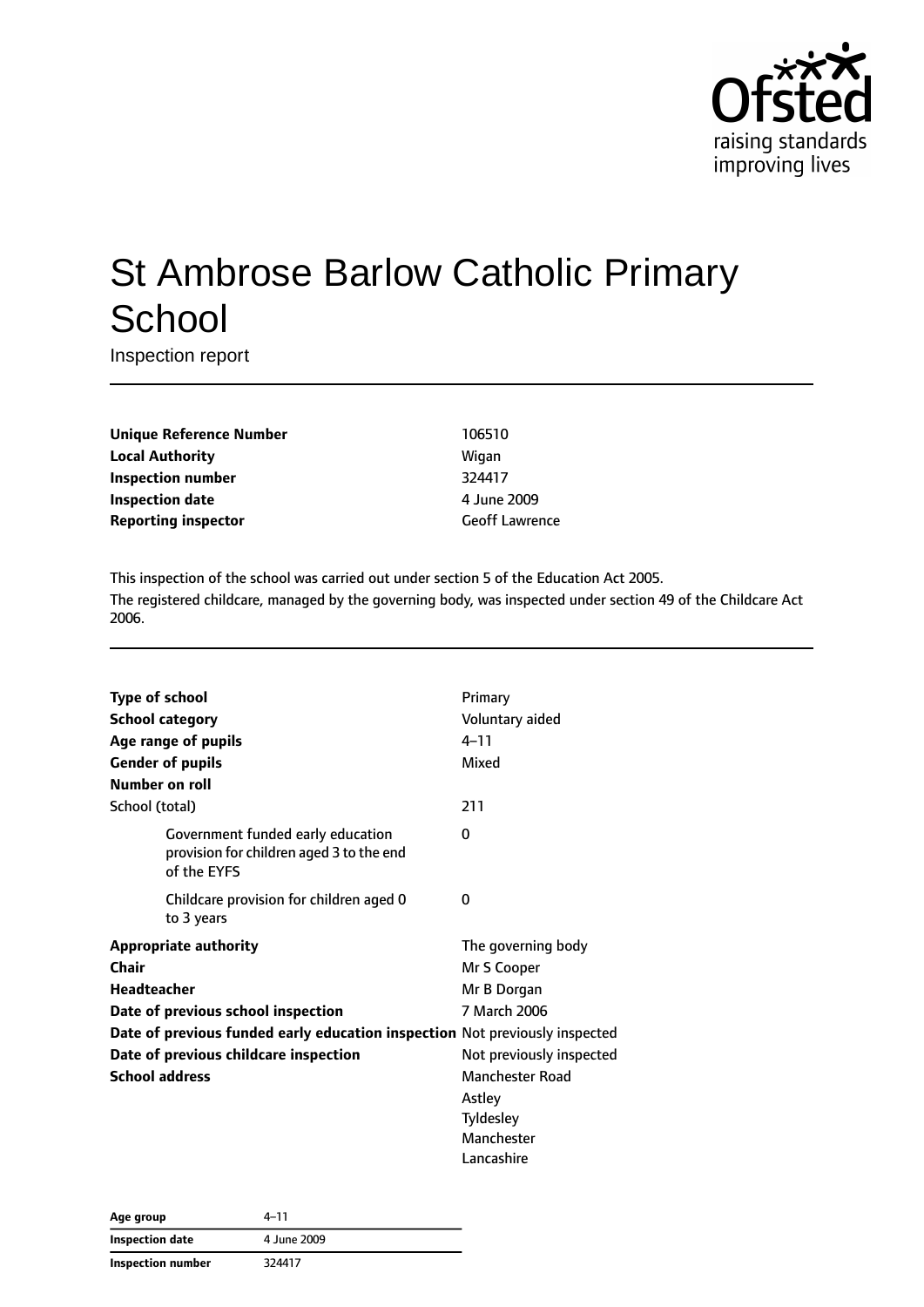**Telephone number** 01942 883912 **Fax number** 01942 776498

M29 7DY

| Age group         | $4 - 11$    |
|-------------------|-------------|
| Inspection date   | 4 June 2009 |
| Inspection number | 324417      |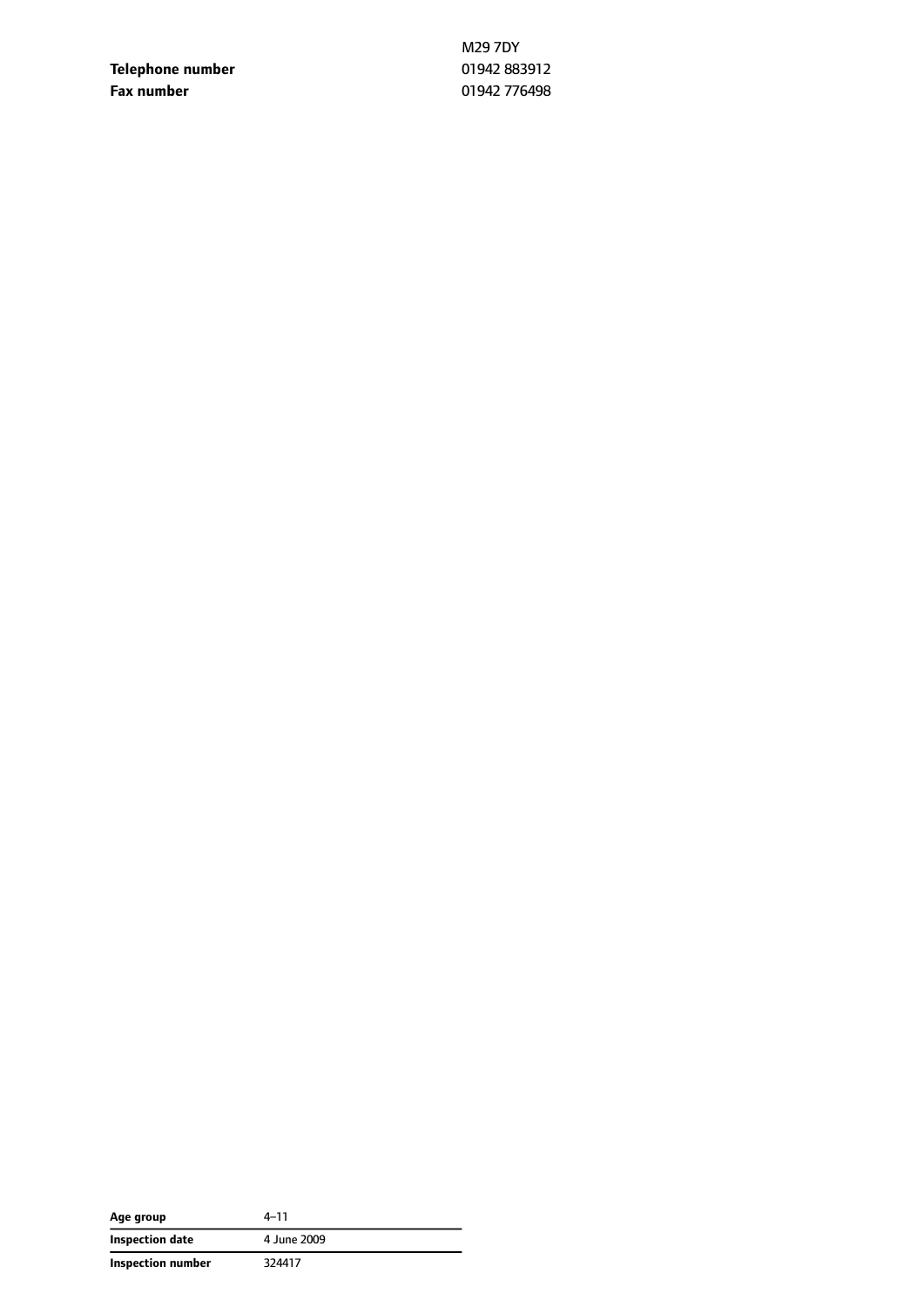.

<sup>©</sup> Crown copyright 2009

Website: www.ofsted.gov.uk

This document may be reproduced in whole or in part for non-commercial educational purposes, provided that the information quoted is reproduced without adaptation and the source and date of publication are stated.

Further copies of this report are obtainable from the school. Under the Education Act 2005, the school must provide a copy of this report free of charge to certain categories of people. A charge not exceeding the full cost of reproduction may be made for any other copies supplied.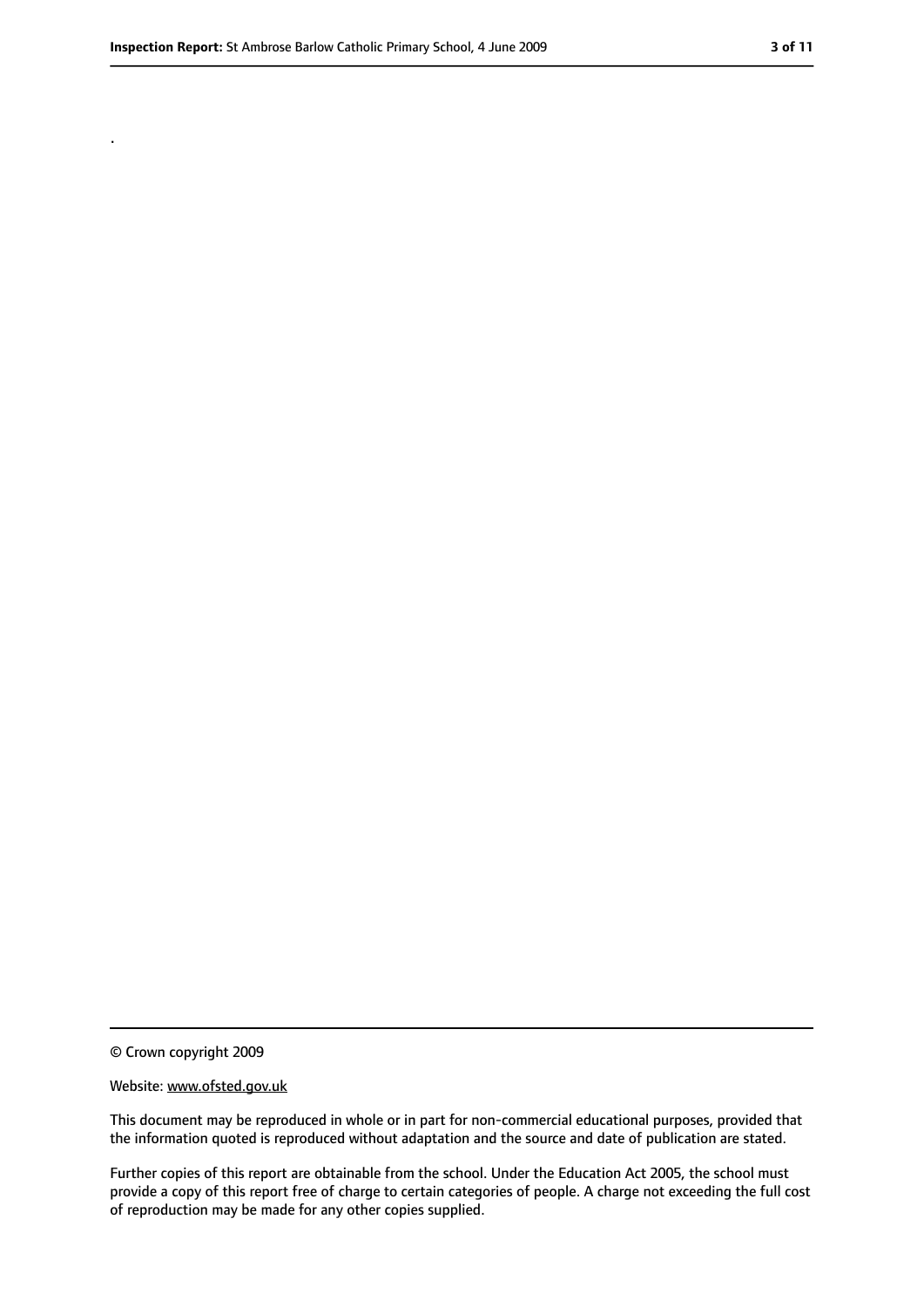# **Introduction**

The inspection was carried out by two additional inspectors.

The inspectors evaluated the overall effectiveness of the school and investigated the following issues: achievement and standards; the quality of provision in the Early Years Foundation Stage; how involved pupils are in their own learning. Evidence was collected from the school's self-evaluation form, nationally published assessment data, the school's assessment records, relevant policies, observations of the school at work, including visits to lessons, and analysis of parents' questionnaires. Discussions were also held with staff, the chair of governors and pupils. Other aspects of the school's work were not investigated in detail, but the inspectors found no evidence to suggest that the school's own assessments, as given in its self-evaluation form, were not justified and these have been included where appropriate in the report.

### **Description of the school**

This average-sized school serves an area with a range of private and social housing. As a church school, it serves a community more widespread than its immediate surroundings. Almost all pupils are of White British heritage. The percentage of pupils with learning difficulties and/or disabilities is below average, as is the percentage of pupils eligible to receive free school meals. The school has undergone a significant number of staffing changes since the last inspection. It holds the following awards: Financial Management Standard in Schools, National Healthy School Status, Activemark 2008, Supergrounds 2008, School Sport Coordinator Gold Award.

### **Key for inspection grades**

| Grade 1 | Outstanding  |
|---------|--------------|
| Grade 2 | Good         |
| Grade 3 | Satisfactory |
| Grade 4 | Inadequate   |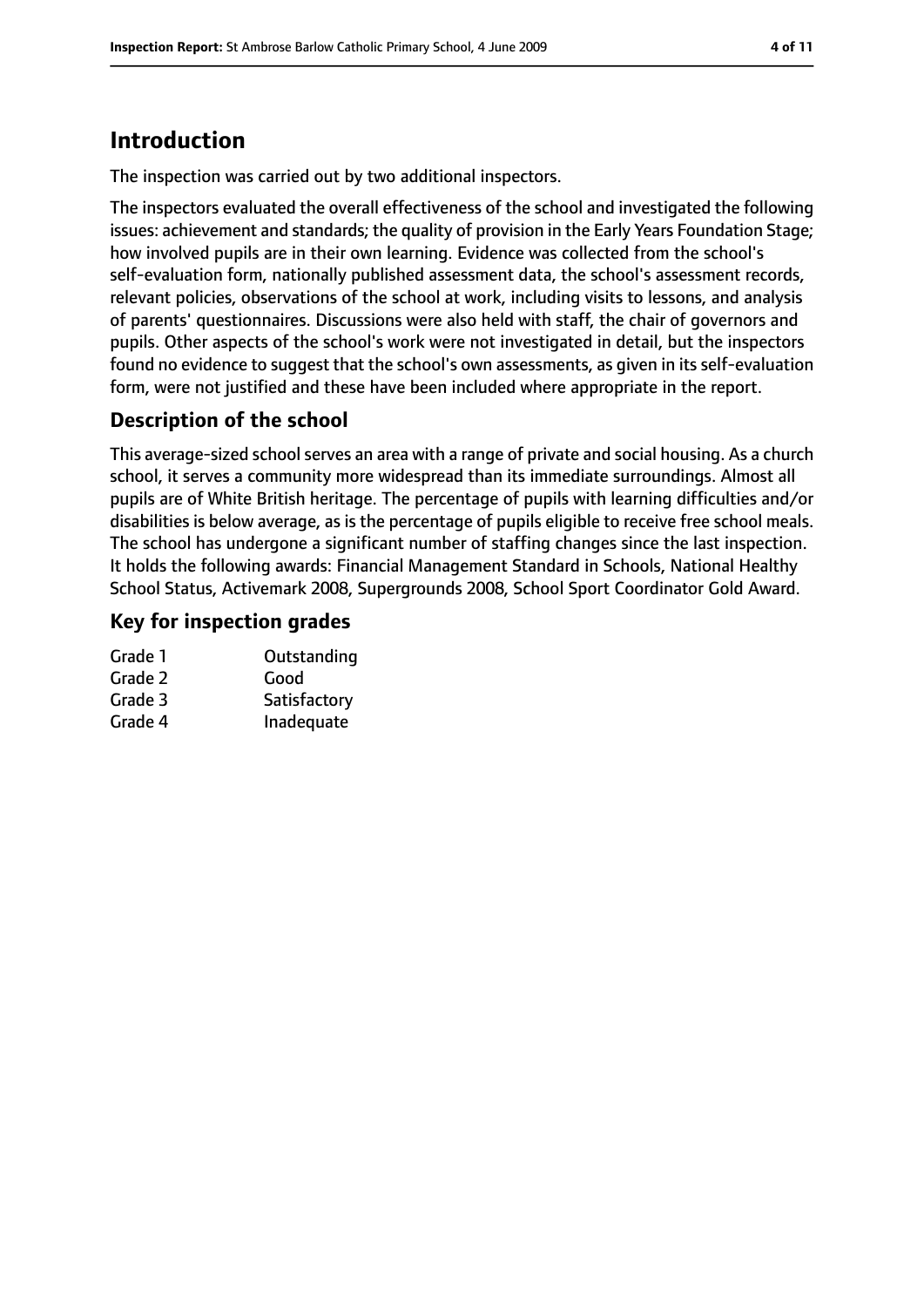### **Overall effectiveness of the school**

#### **Grade: 2**

As soon as you walk through the door at St Ambrose Barlow, the warm ethos and peaceful atmosphere of this good school, which has outstanding features, is clearly evident. It is not yet outstanding overall, because, by the end of Key Stage 2, pupils' progress in science is no better than satisfactory. Nevertheless, progress in science is beginning to improve, because of the dedicated drive to raise standards. Everyone connected with the school, including pupils, parents and governors, is fully justified in feeling proud of its successes. The first-class support provided for pupils' excellent personal development, including their outstanding spiritual, moral and social development, helps to create mature and confident individuals, who take their responsibilities around school most seriously. The positive view of the school is endorsed not only by inspection findings, but also by the overwhelming majority of parents. 'Children thrive and are encouraged to reach their potential' and 'they make great progress in terms of self-esteem and confidence', are typical of parents' positive comments.

Children enter the Early Years Foundation Stage with skills that are broadly typical for their age and leave the Reception class with skills that are above those expected. These above-average standards are maintained in reading, writing and mathematics throughout Key Stage 1. At the end of Year 6, standards in mathematics have been consistently well-above average over the last few years and since the last inspection standards in English have risen to match those in mathematics. This is due to the highly focused and successful actions taken by the school. Current standards in English and mathematics are still well-above average, but standards in science are not as high and pupils' progress in this subject is only satisfactory. This is why achievement overall is good and not outstanding. Pupils with learning difficulties and/or disabilities achieve outstandingly well. This is due not only to specialist teaching, but also to the rigour shown in identifying how best to help them and the implementation of useful programmes to meet their needs.

Throughout their time at the school, pupils make excellent progressin developing their personal skills and attributes. This helps them to become articulate, well-mannered and mature young people, whose behaviour is impeccable in class and around the school. They engage enthusiastically in their lessons and work together exceptionally well. They feel safe and confident in school, because, in their words, 'this is a lovely school to grow up in' and 'you can always talk to the teachers about anything'. Pupils have a thorough understanding of healthy lifestyles. Their thriving vegetable garden is helping them to understand the importance of healthy eating and many take regular exercise through the good range of sporting activities on offer. They have a well-developed social conscience and fully understand their responsibilities to each other in school and in the wider community; they enjoy raising funds for numerous charities. Their attitudes to learning and their enjoyment of school are outstanding. These points are not lost on parents, who expressed views such as, 'not a day goes by that the children can't wait to go to school'. Thisis one reason why attendance is well-above average. The school works hard and very successfully to prepare pupils to take their place in a culturally diverse society. It ensures that pupils know about their local community and have a sense of the wider world. The introduction of Spanish into the curriculum and the fundraising activities to provide drinking water in Mozambique have contributed to pupils' good understanding and appreciation of other cultures. This is an important feature in a school with a low proportion of pupils from different ethnic backgrounds. The school's promotion of community cohesion is good. It is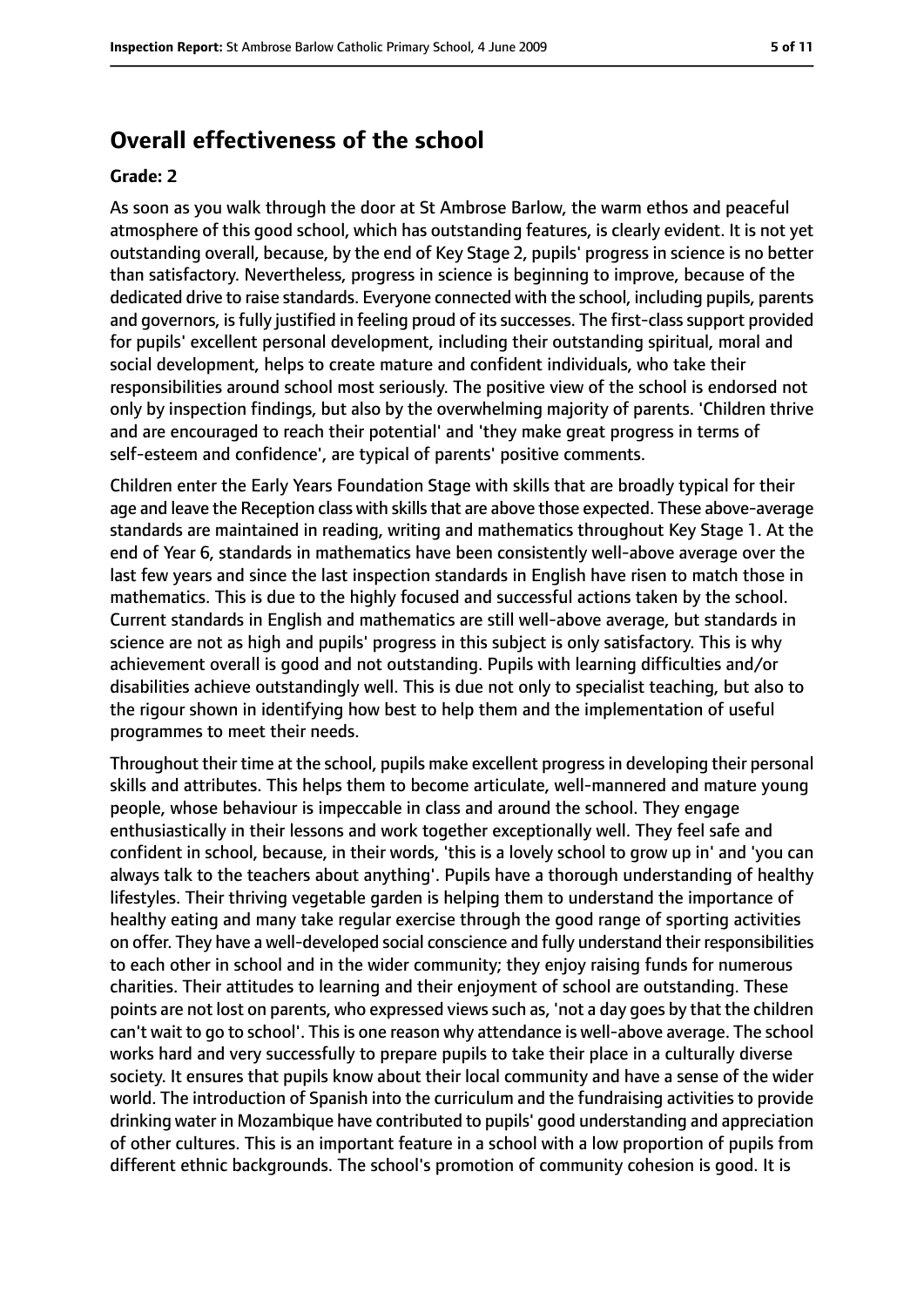responsive to the needs of the local community and successfully promotes tolerance, understanding and equality of opportunity.

The quality of teaching and learning is good and lessons have an obvious focus, which teachers share with pupils. This means that pupils are very clear about what they have to do and what they are aiming to achieve. Teachers conduct lessons at a good pace and match the work well to individuals' needs, because they make good use of the extensive assessment information that is available about pupils' progress. Most pupils know and understand their learning targets and are involved in assessing their own work. Teachers mark work in a manner that helps the pupils to succeed, and there is some exemplary practice. This contributes to the outstanding care, guidance and support that pupils receive. The good-quality curriculum is enriched with a good range of out-of-school clubs and educational visits.

Leadership and management are of the highest quality. They are judged highly, because they have been so effective in many areas since the last inspection. As a result, there have been some notable improvements in care, guidance and support and the Early Years Foundation Stage. Moreover, standards have remained high throughout a period of considerable staffing changes, because of well-targeted professional development and support for newly qualified staff. The headteacher has been very successful in developing staff as leaders; they are highly motivated and play a key role in the school's good performance. Furthermore, the governing body holds the leadership rigorously to account. Partnerships with others have not only contributed significantly to pupils' personal development, but also to the excellent progress made by those with learning difficulties.

St Ambrose Barlow is a school that strives to provide a happy and secure environment, where procedures for safeguarding are in place and where children are challenged to achieve academically, but not at the expense of losing their identity as individuals. Based on recent improvements, the school provides outstanding value for money and has an outstanding capacity to improve further.

#### **Effectiveness of the Early Years Foundation Stage**

#### **Grade: 2**

Good leadership has led to improvements in the Early Years Foundation Stage since the last inspection, so that the provision is now good. This enables children to make a good start to their education, settle well and they soon become happy, receptive learners. They enter Reception with the skills and knowledge that are expected for their age. They achieve well, especially in their personal and social development, so that by the end of the Reception class their attainment is above average. Daily sessions focusing on letters and sounds are helping to boost early reading and writing skills. The quality of teaching is good. The curriculum provides activities both indoors and in the well-resourced outdoor area, which are well-matched to the children's needs and it provides them with opportunities to learn independently. Children interact well with each other and enjoy the warm relationships with caring staff that ensure that welfare requirements are met and promoted well. The staff support children with learning difficulties and/or disabilities well and, as a result, these children make the same good progress as other children. Careful observations of children's progress and systematic assessment procedures ensure that adults provide additional support promptly to those who need it. There are good links with external agencies to promote children's health, welfare and progress. Parents appreciate the good care provided for their children, however, their involvement in their children's learning and assessment is at an early stage of development. As a result, the school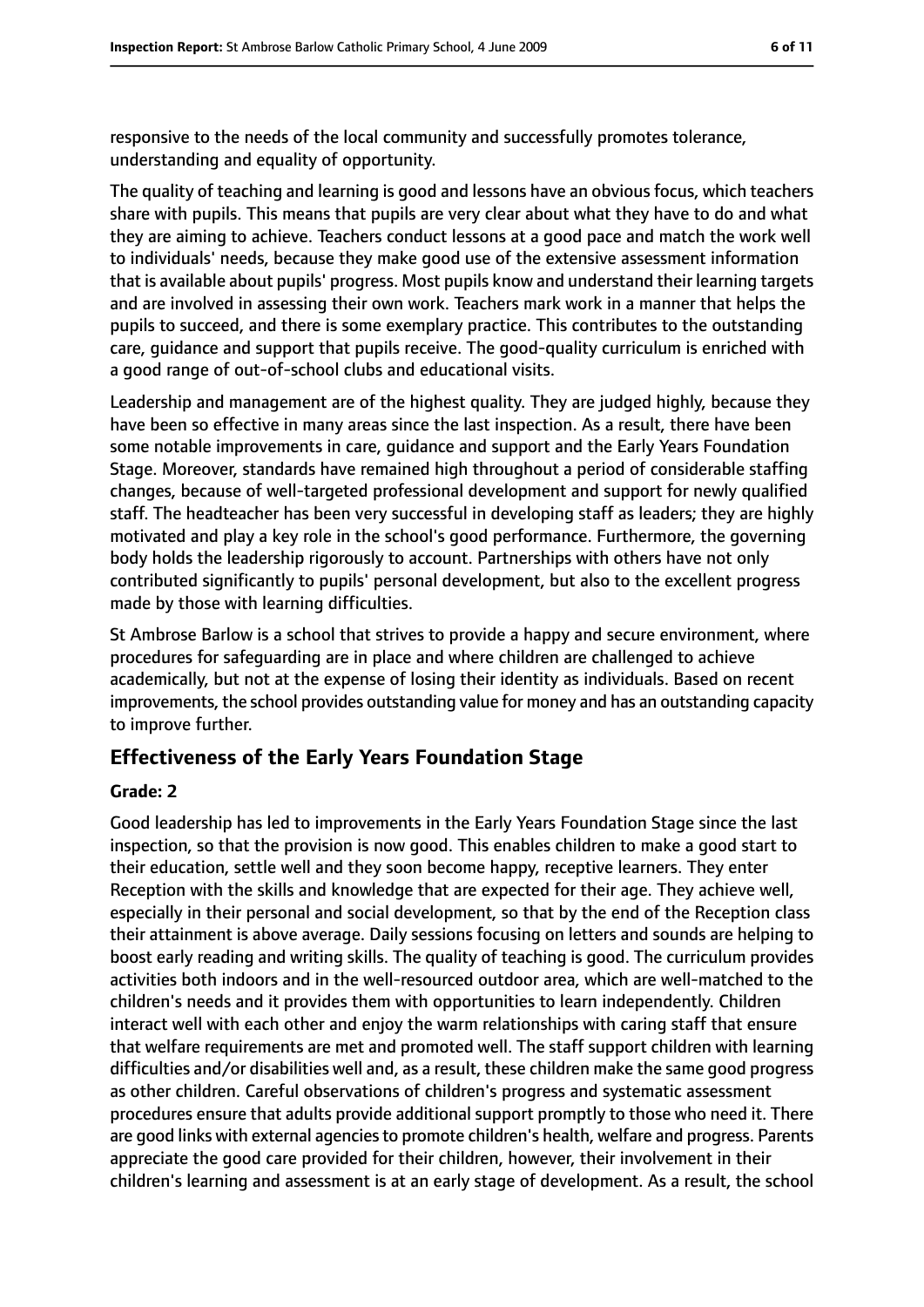is missing opportunities to supplement its own assessments by gaining valuable information from parents with regard to children's progress.

### **What the school should do to improve further**

- Raise standards and achievement in science to match those in English and mathematics.
- Extend opportunities for parents of children in the Reception class to participate more fully in the assessment of their children's development.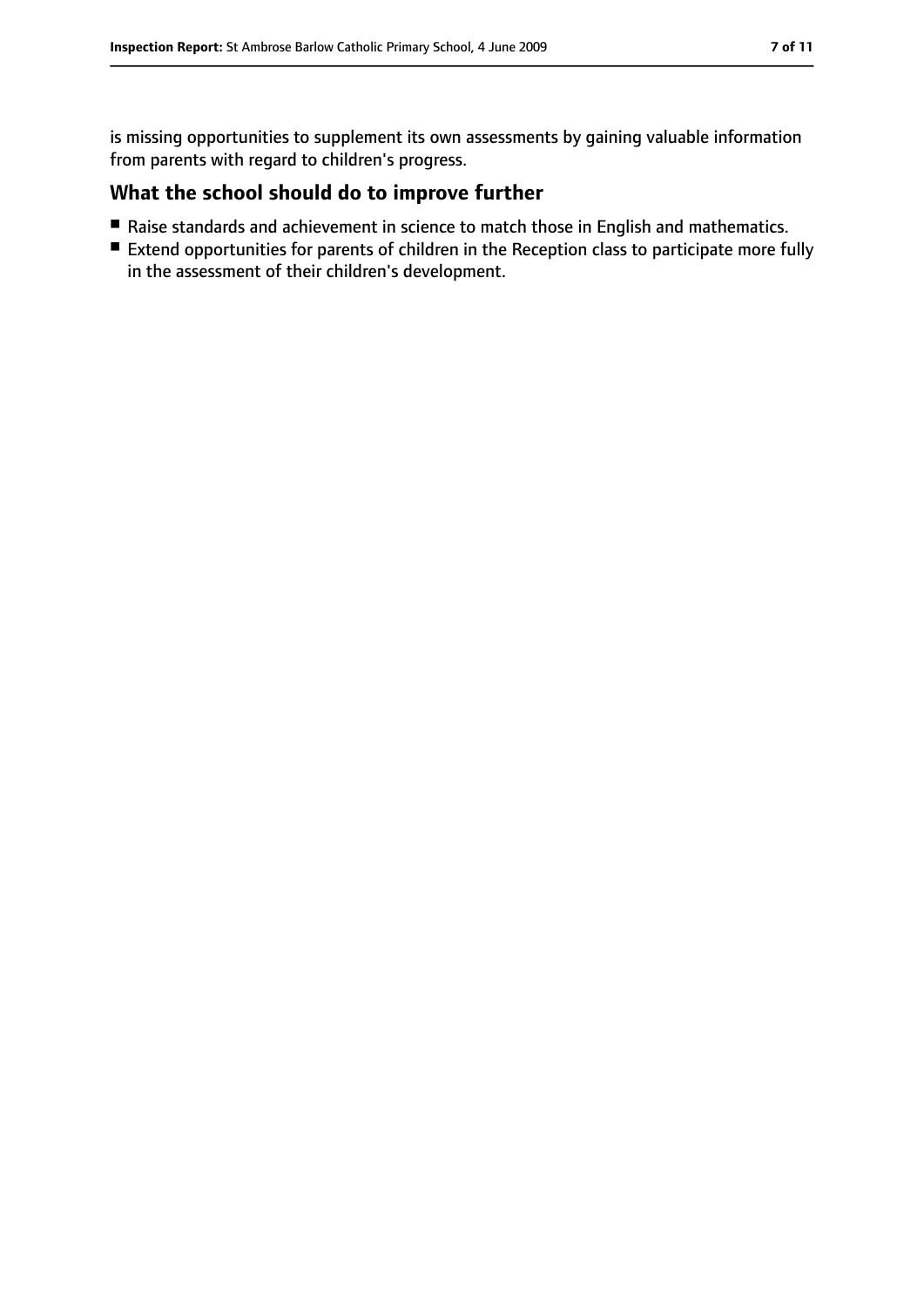**Any complaints about the inspection or the report should be made following the procedures set out in the guidance 'Complaints about school inspection', which is available from Ofsted's website: www.ofsted.gov.uk.**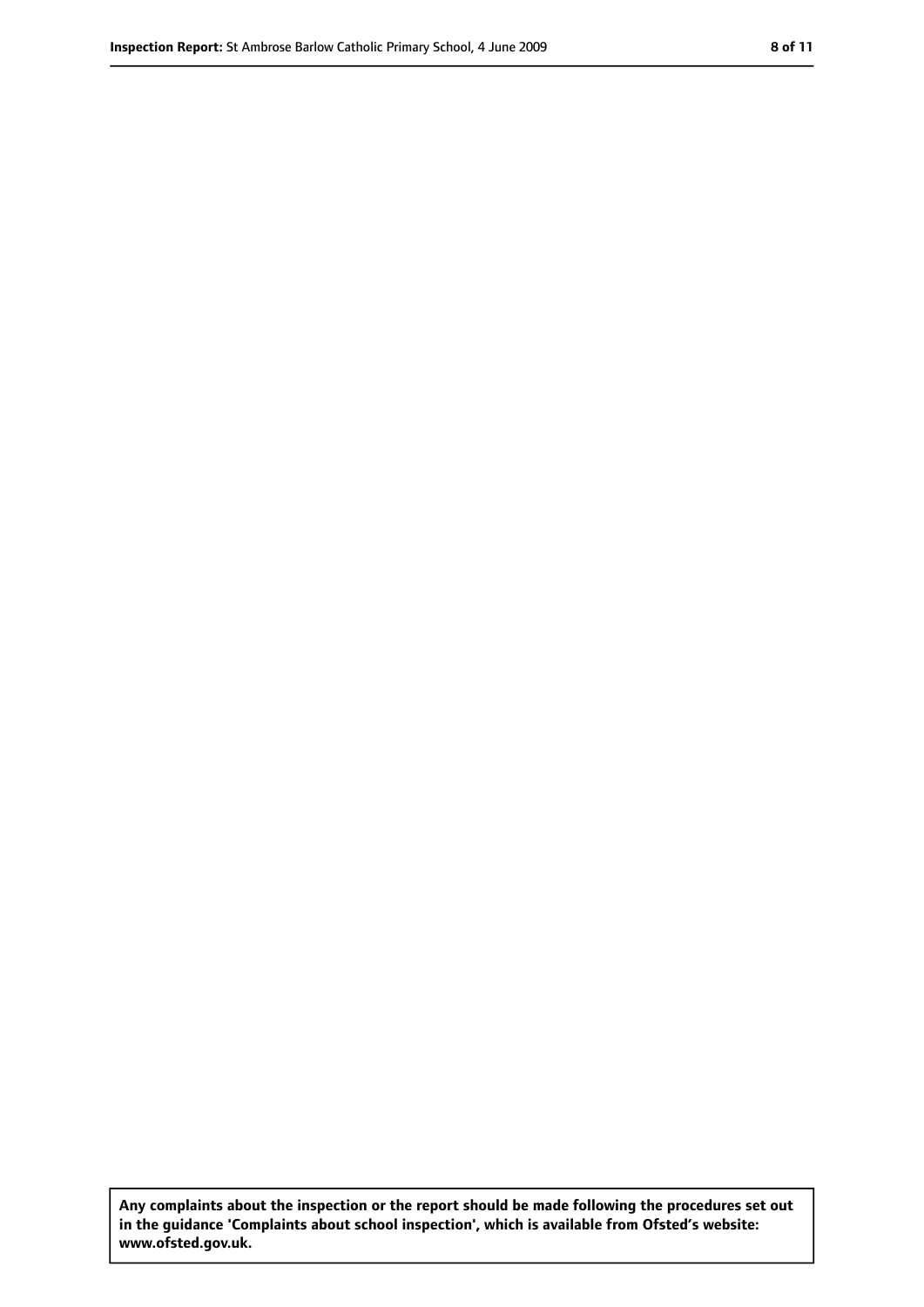# **Inspection judgements**

| Key to judgements: grade 1 is outstanding, grade 2 good, grade 3 satisfactory, and | <b>School</b> |
|------------------------------------------------------------------------------------|---------------|
| arade 4 inadequate                                                                 | Overall       |

### **Overall effectiveness**

| How effective, efficient and inclusive is the provision of<br>education, integrated care and any extended services in meeting the<br>needs of learners? |     |
|---------------------------------------------------------------------------------------------------------------------------------------------------------|-----|
| Effective steps have been taken to promote improvement since the last<br>inspection                                                                     | Yes |
| How well does the school work in partnership with others to promote learners'<br>well being?                                                            |     |
| The capacity to make any necessary improvements                                                                                                         |     |

### **Effectiveness of the Early Years Foundation Stage**

| How effective is the provision in meeting the needs of children in the<br><b>EYFS?</b>       |  |
|----------------------------------------------------------------------------------------------|--|
| How well do children in the EYFS achieve?                                                    |  |
| How good are the overall personal development and well-being of the children<br>in the EYFS? |  |
| How effectively are children in the EYFS helped to learn and develop?                        |  |
| How effectively is the welfare of children in the EYFS promoted?                             |  |
| How effectively is provision in the EYFS led and managed?                                    |  |

### **Achievement and standards**

| How well do learners achieve?                                                                               |  |
|-------------------------------------------------------------------------------------------------------------|--|
| The standards <sup>1</sup> reached by learners                                                              |  |
| How well learners make progress, taking account of any significant variations<br>between groups of learners |  |
| How well learners with learning difficulties and/or disabilities make progress                              |  |

<sup>&</sup>lt;sup>1</sup>Grade 1 - Exceptionally and consistently high; Grade 2 - Generally above average with none significantly below average; Grade 3 - Broadly average to below average; Grade 4 - Exceptionally low.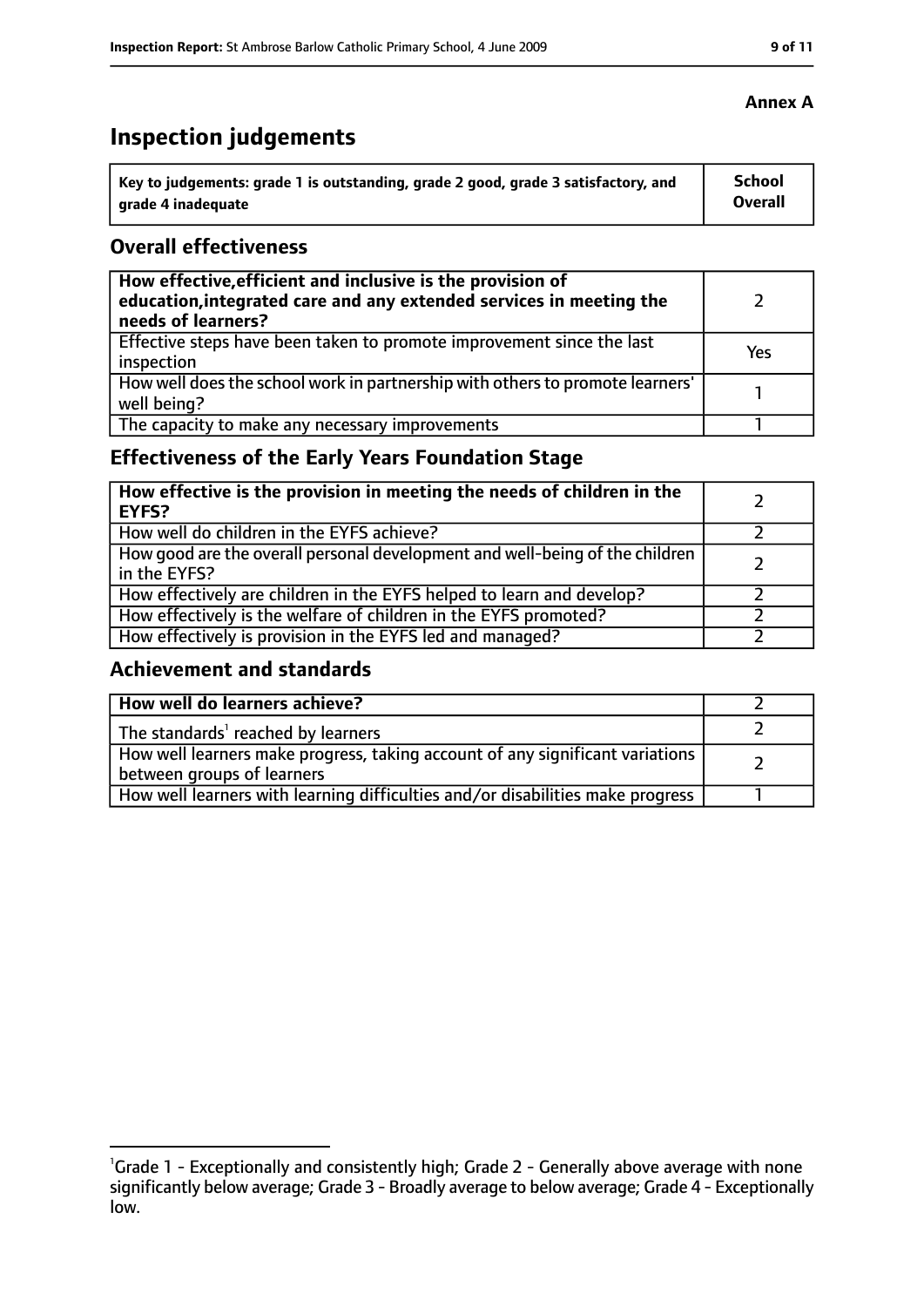### **Personal development and well-being**

| How good are the overall personal development and well-being of the<br>learners?                                 |  |
|------------------------------------------------------------------------------------------------------------------|--|
| The extent of learners' spiritual, moral, social and cultural development                                        |  |
| The extent to which learners adopt healthy lifestyles                                                            |  |
| The extent to which learners adopt safe practices                                                                |  |
| The extent to which learners enjoy their education                                                               |  |
| The attendance of learners                                                                                       |  |
| The behaviour of learners                                                                                        |  |
| The extent to which learners make a positive contribution to the community                                       |  |
| How well learners develop workplace and other skills that will contribute to<br>their future economic well-being |  |

# **The quality of provision**

| $\mid$ How effective are teaching and learning in meeting the full range of<br>  learners' needs?       |  |
|---------------------------------------------------------------------------------------------------------|--|
| How well do the curriculum and other activities meet the range of needs and<br>  interests of learners? |  |
| How well are learners cared for, quided and supported?                                                  |  |

### **Leadership and management**

| How effective are leadership and management in raising achievement<br>and supporting all learners?                                              |     |
|-------------------------------------------------------------------------------------------------------------------------------------------------|-----|
| How effectively leaders and managers at all levels set clear direction leading<br>to improvement and promote high quality of care and education |     |
| How effectively leaders and managers use challenging targets to raise standards                                                                 |     |
| The effectiveness of the school's self-evaluation                                                                                               |     |
| How well equality of opportunity is promoted and discrimination eliminated                                                                      |     |
| How well does the school contribute to community cohesion?                                                                                      |     |
| How effectively and efficiently resources, including staff, are deployed to<br>achieve value for money                                          |     |
| The extent to which governors and other supervisory boards discharge their<br>responsibilities                                                  |     |
| Do procedures for safequarding learners meet current government<br>requirements?                                                                | Yes |
| Does this school require special measures?                                                                                                      | No  |
| Does this school require a notice to improve?                                                                                                   | No  |